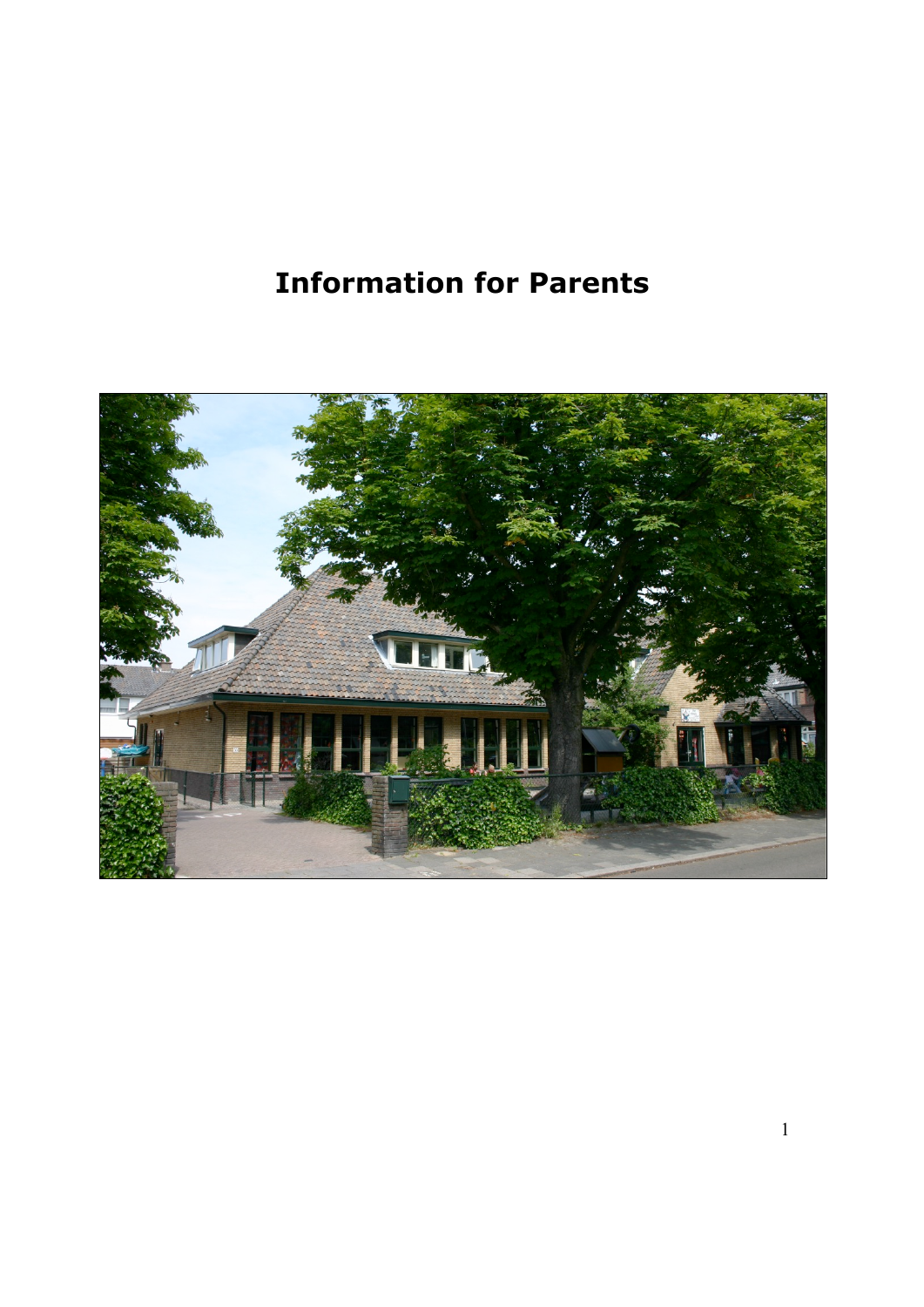# **Contents**

# **1. General**

The Clown Club Mission and goal Group division and construction Quality control and care

# **2. Care of your child**

Adjustment Drop off and pick up times Daily schedule Formula milk Snack, lunch and warm meals Sleep time Monitoring development of your child When your child is ill Medication Additional: baskets, labeling, treats, parking lot, lost and found

# **3. Contact with parents**

Contact moments Parent Committee How do we inform parents? Are there changes in the family situation? Suggestions/ Complaints

# **4. Administration**

Extra day and change in days Payment Cancellation of contract Notice period Organize your own administration through Flexweb

**Appendix I:** List of The Clown Club's policies and protocols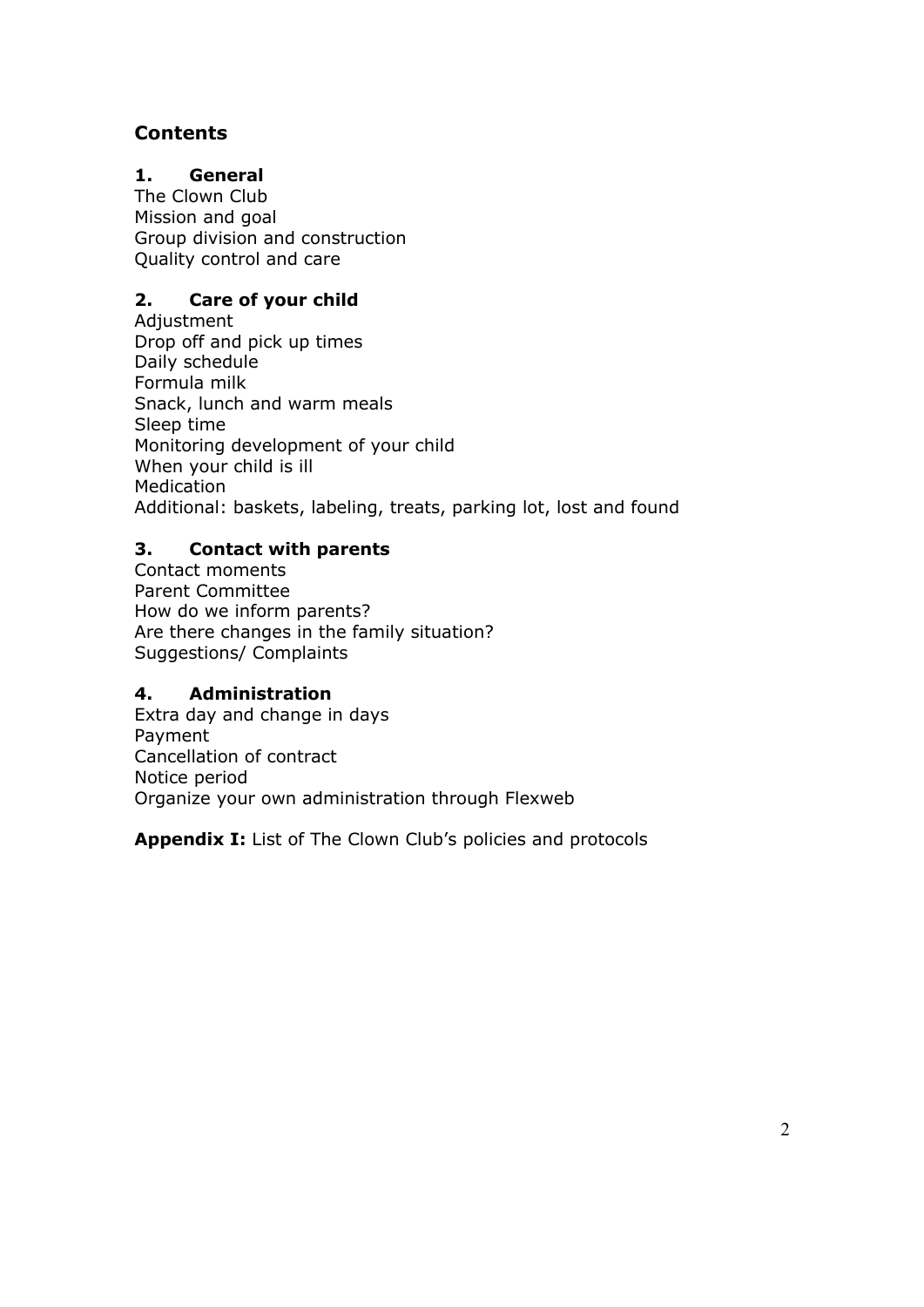# **1. General**

In this document, you will find information about The Clown Club and subjects that concern the care of your child provided by the teachers. The information will be about The Clown Club as an organization, administration, and the care of your child. To enhance the cooperation between parents and teachers we expect that you read this information carefully and that you agree to the information given. Please feel free to contact the teachers or management if you have any questions regarding this document.

# **The Clown Club**

The Clown Club is an international childcare center, open weekdays from 7.00 – 19.00. We have 6 groups in which we provide daycare for 84 children aged 10 weeks to 5 years of age. There are English- and Dutch language groups; Dutch and English are the languages used in our day care center.

Our teaching team is also international, with native English and native Dutch speakers. Our international staff members have a diploma in accordance with the 'CAO Kinderopvang'. The teachers also have a pedagogical coach at their disposal who works together with them to help guarantee a high quality of care. All teachers have a statement of good behavior (in Dutch 'Verklaring Omtrent gedrag'), a background check certifying no criminal past. Every employee is also registered in the Child Care Employee Register. As a recognized learning center, we also offer placement to student teachers alongside our many experienced childcare professionals. These students work and study and are under the supervision of our qualified staff. They also require a VOG background check.

# **Our Mission Statement and General Goals**

The Clown Club was started in 1995 with the goal to support and encourage an intercultural learning process between children, their parents and teachers in a safe, secure and stimulating environment. The Clown Club offers children aged 10 weeks to 5 years a stimulating group environment supervised by highly educated and experienced teachers. We provide an environment where children feel safe and secure to optimally develop physically as well as socially and emotionally, through play. The children receive physical, social and emotional safety and security through which they are able to develop at their best.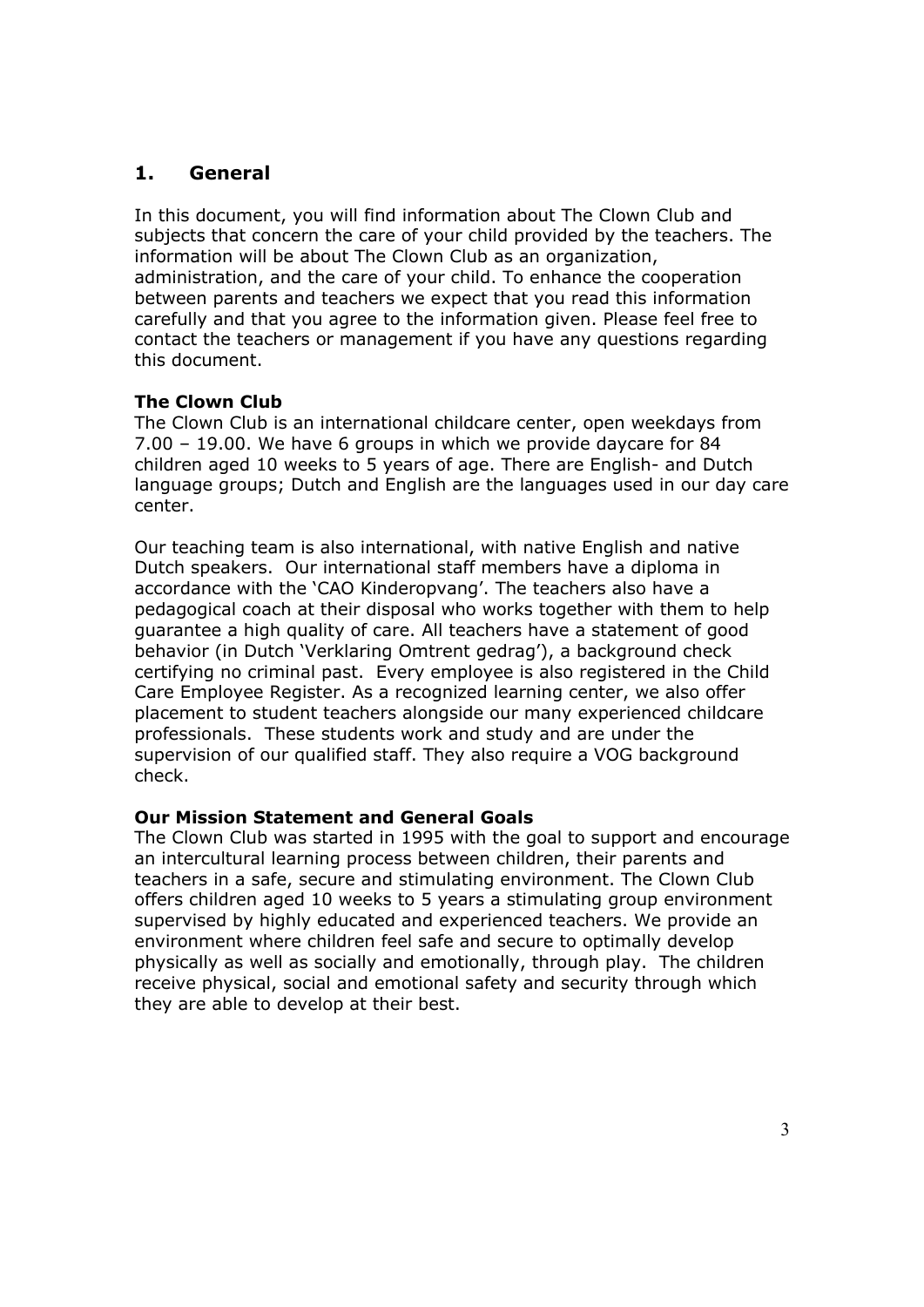## **Group division and construction**

The Clown Club offers placement to 84 children divided over 6 groups. The teacher-child ratio is according to the 'CAO Kinderopvang' norm. The Clown Club applies the ratio by looking at the average group compilation. This means that occupancy is based on the average numbers of children per day and per age group.

When there are fewer children then the maximum a group can have (for example during holiday times or periods of low capacity) one teacher works alone or groups are combined. Groups can also be combined because of the type of activities planned for the children, like an art activity, playing in another group or playing outside. When children leave their own group, the teacher-child ratio temporarily do not apply. This means that a group can have more children then the norm requires (for example during outside play).

## **Quality Controls**

The staff members of The Clown Club make sure that quality is given and assured in the care given to children. In an environment where children play, it is of great importance to guarantee the safety of children. By using a Risk Inventory Evaluation, we try to ensure a safe environment. Daily, we provide care and security to staff members and children.

If someone else is going to pick-up your child, we have to know this in advance. This person also needs to be able to show a photo ID. If we do not receive notification of another person picking up your child, we will call you or check if you left a message on the answering machine. We will not let any unauthorized person take your child from this facility without your permission. If a friend of yours frequently picks up your child, just inform us, so we are aware of your arrangement.

# **Quality care**

The staff of The Clown Club provides quality care. The educational plan controls protocols concerning safety and health, house rules and protocol on how to deal with child abuse. Appendix I contains a list with the available protocols and policies and where these can be found.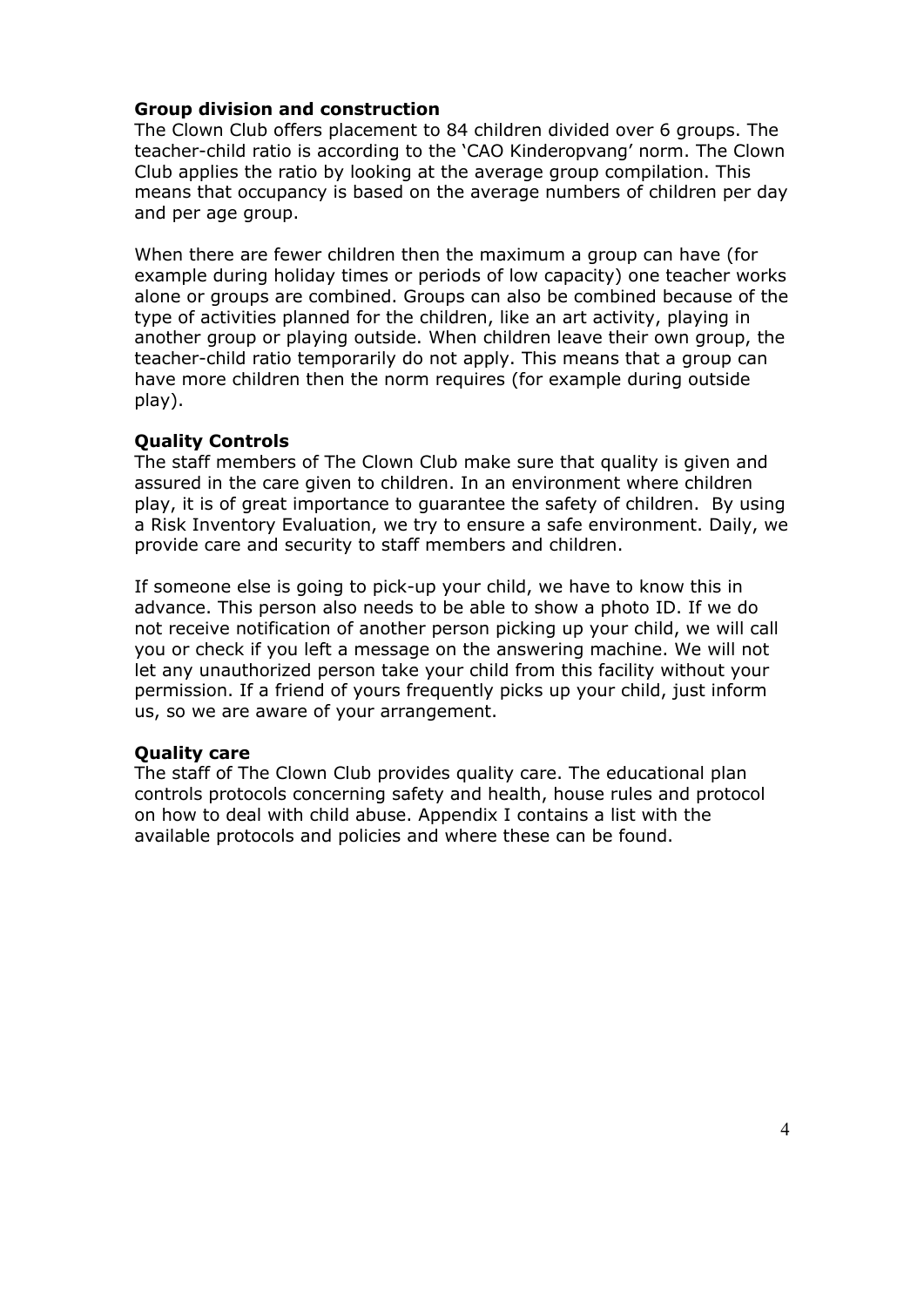# **2. The care of your child**

# **Adjustment**

Before the official start date of a child, parents have an intake with the teachers of the group the child is placed in. This introduction period contains two trials, both of which are a couple of hours providing an opportunity for the teachers to give information regarding the group and to receive relevant information about the child. When a child is at such a very young age, it is important to adjust the rhythm the child has at home to the rhythm of the day care and other way around. Parents will be asked to fill in a form to inform us about your child, personal details (such as phone numbers, allergies if known, family doctor details) and on the form parents can also make their wishes/expectations known. There are also other forms for the parent to sign which the teacher will explain in detail during the intake. On one of these forms you will be ask if you follow the National Vaccination Program. Unfortunately, we cannot offer childcare if you child is not being vaccinated.

For the transition into a new group we try to follow a similar adjustment procedure. Parents will be invited to have a talk with the teacher of the group the child is in and with the teacher of the future group. The teachers of the group will also let parents know which date and times their child will have a trial in the new group.

During the adjustment periods the focus is on the child, as well as on parents and teachers getting to know and trust one another.

# **Drop-off and pick-up time**

Children may be brought in from 7.00 and should be picked up before 19.00. It is possible to pick up your child earlier, at any moment you prefer and with consultation with the teachers of the group. You can pick you child up in your child's own group until 18.15 after which they may be picked up in the English 1 and Dutch 1 groups.

#### **Daily schedule**

Within The Clown Club the following daily schedule is being used as a guideline. The youngest babies have their own individual feedings and sleeping schedule, which is determined in consultation with the parents. This will change to adapt to the ever-changing needs of the babies. By 8 months babies get a more fixed rhythm which is similar to the schedule for older children as stated in the Baby Room handbook.

#### **Time Activity 7.00 – 9.45** Arrival: Children are brought into their groups where they have free play or structured play at the tables. We provide breakfast for the children brought in before 7.30. This consists of a sandwich or a smoothie. **9.45 – 10.15** Clean up time: put toys away

Morning snack: various fruit, cracker/bread stick/rusk and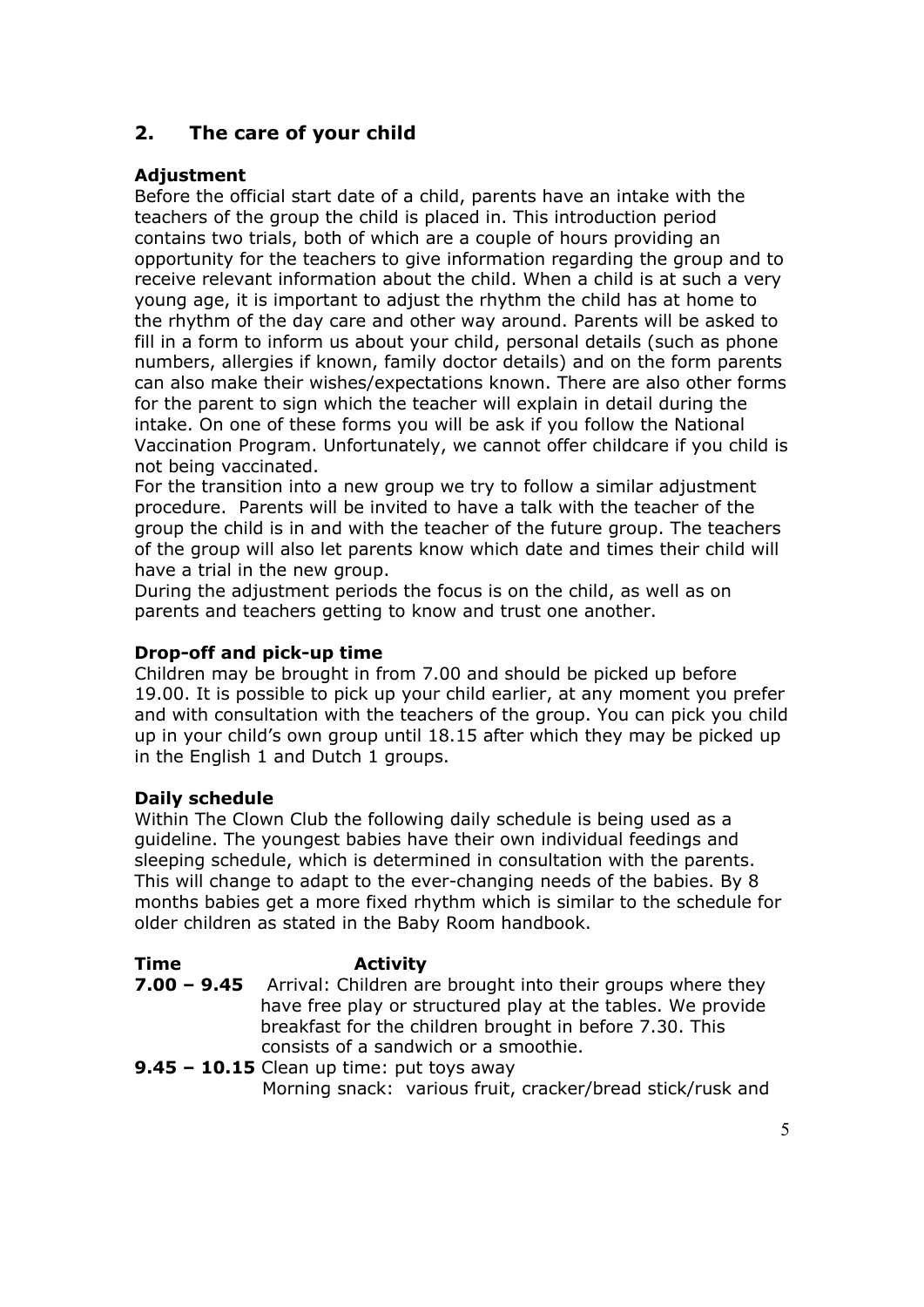water.

- **10.15 – 10.45** Circle time: each morning we do circle time with the children. We start by singing our "Good Morning" song. Every child and teacher is being greeted individually. Then the teachers sing songs, read stories and talk about the current themes.
- **10.45- 11.00** Change diapers/toilet round: The children are brought to the toilets with guidance of a teacher. All children are involved, also the ones not being toilet trained yet. In the younger groups, all children get their diapers changed.
- **11.00 – 12.00** Outside play: The groups go outside to play in the playground and sandbox. When the weather is bad the children stay inside and do different activities for example: musical chairs, doing art work.
- **12.00 – 12.45** Lunch: The children eat brown bread and drink milk or water. On their sandwich, the children may choose peanut butter, (spread) cheese, chicken filet, vegetable spread
- **12.45 – 13.00** Change diapers/toilet round.
- **13.00 – 15.00** Sleep and rest time: children who don't have to sleep during this time, usually still relax on their beds listening to soothing music, before they can play at the table.
- **15.00 – 15.30** Slowly wake up and dressed
- **15.30 – 16.00** Warm meal. The children are offered healthy prepared warm meals; we have fish sticks and vegetables, pasta with a super vegetable sauce, taco salad and more. These meals have been designed in consultation with a child dietician.
- **16.00 – 16.30** Toilet and diaper round. Get ready to go outside.
- **16.30 – 17.00** Outside play. If the weather is bad, then we play inside and have an extra circle time.
- **17.00 – 17.15** Light snack e.g.: tomato/ fruit/ cucumber with a cup of water.
- **17.15 – 18.15** Structured play at the tables, outside play or free play

**18.15 – 19.00** All children present in The Clown Club are gathered in the Dutch 1 and English 1

# **Bottle feedings**

During the intake, the teacher will explain how they work with pacifier/dummy, formula milk and breast feeding. It is policy that parents provide formula milk. Breastmilk is heated in a bottle warmer. We can not accept home made bottles prepared with milk powder. This is because all bottles must be consumed within a specific amount of time.

# **Snacks, lunch and warm meals**

The Clown Club provides snacks and meals during the day. Our typical snack includes fruit: pureed or mashed for babies, and when the children are older, they get pieces of fruit. The snack includes a variety to fruit with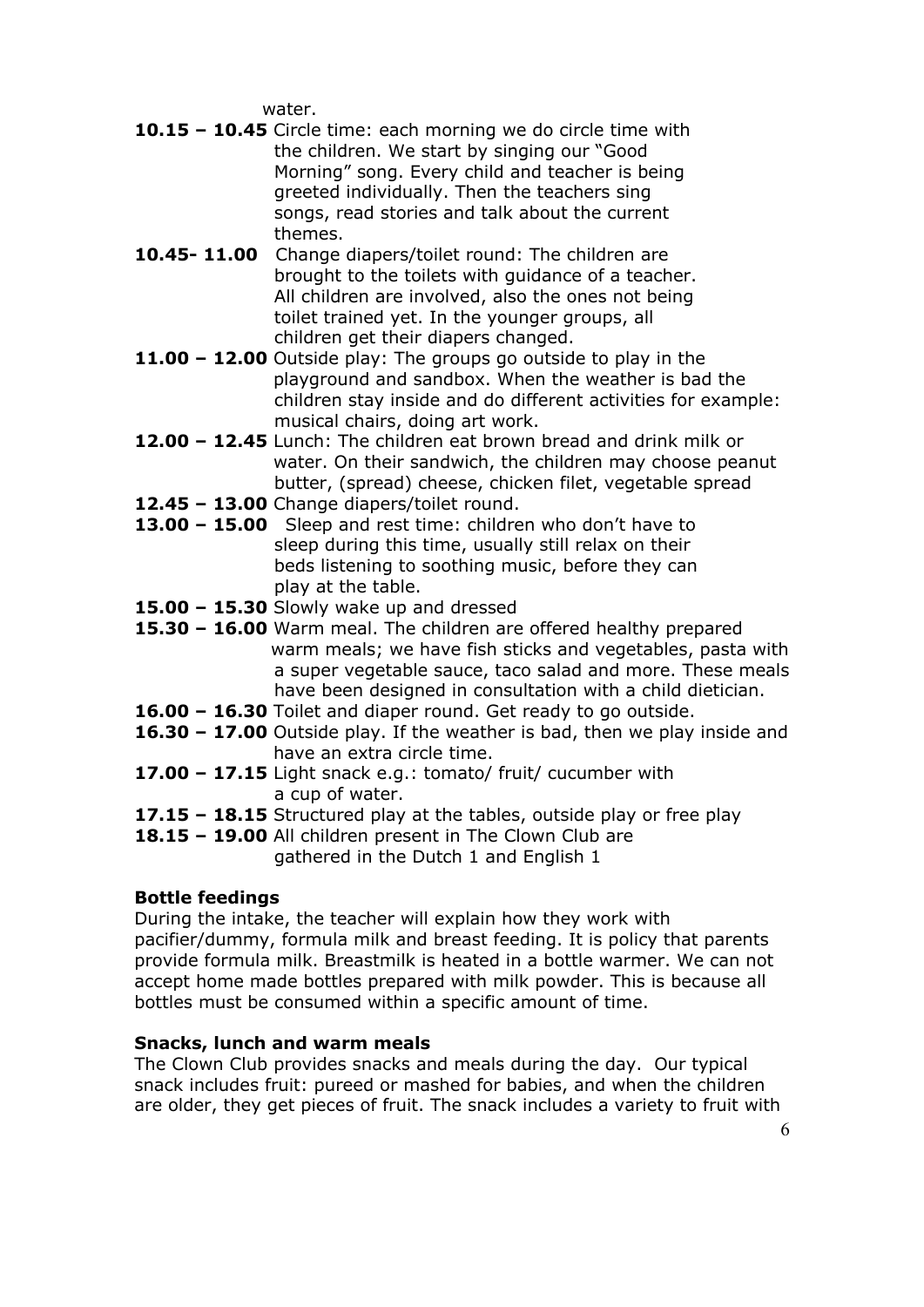crackers or bread sticks. In the afternoon, a warm meal is offered. The children are also offered vegetables after they have their meal. Water is encouraged with snack.

For lunch the children eat sandwiches (brown bread) with different kinds of filling. Milk (cows) is provided with lunch.

The warm meal is made fresh every week for the children. The menu is a set menu and parents will be informed of any changes to the menu. In addition to the warm meal, cooked vegetables and/or cucumbers, tomatoes, bell peppers are offered. Water is also given.

Teachers are always mindful and alert to children who have allergies or special dietary requirements. This is always discussed with the parents.

#### **Rest/sleeping time**

The Toddlers and older Toddlers sleep from around 13.00 till 15.00 'o clock. The babies have their own sleep rhythm which the teachers follow. Usually the older babies, around 8/9 months sleep twice a day, in the morning and afternoon, if necessary, children can take their pacifier/ comforter to bed with them.

#### **Monitoring development of your child**

Children develop at a very fast rate. This is especially visible in the first years of their lives. Every child develops differently at their own tempo and in all areas of development. The development of all children is monitored by their key worker or mentor, and parents are informed of their child's progress. Their mentor will fill in an observation chart at fixed points of every child to monitor on the development progress. The observation charts are saved in the child's file and will be passed on to their new mentor in the child's new group. The charts are also used to prepare and have during parent meetings. During the meeting parents may look at the charts if they wish.

#### **Illness Policy/Vaccination Policy**

When a child is ill/sick they may not attend The Clown Club. When your child gets ill at The Clown Club, the teachers will contact you to pick up your child. Ill/sick means that the child cannot participate within the group, in their usual manner. In cases when the threat of a contagious disease is suspected, for example an untreated infection, the child is not allowed to attend The Clown Club. Illness, such as runny noses or cold symptoms are acceptable as the health of other children are not at risk. The child may attend as long as the child can participate with the daily routine of the group. The teachers will decide what, in their opinion, the best is to do for the child. They also decide whether they can give the care and attention the child needs at that time. If they cannot provide this, they will call you to pick up your child. When there is uncertainty about health issues, we will contact the doctor linked to The Clown Club and the local health centre. Parents are obliged to inform The Clown Club about diseases, for our health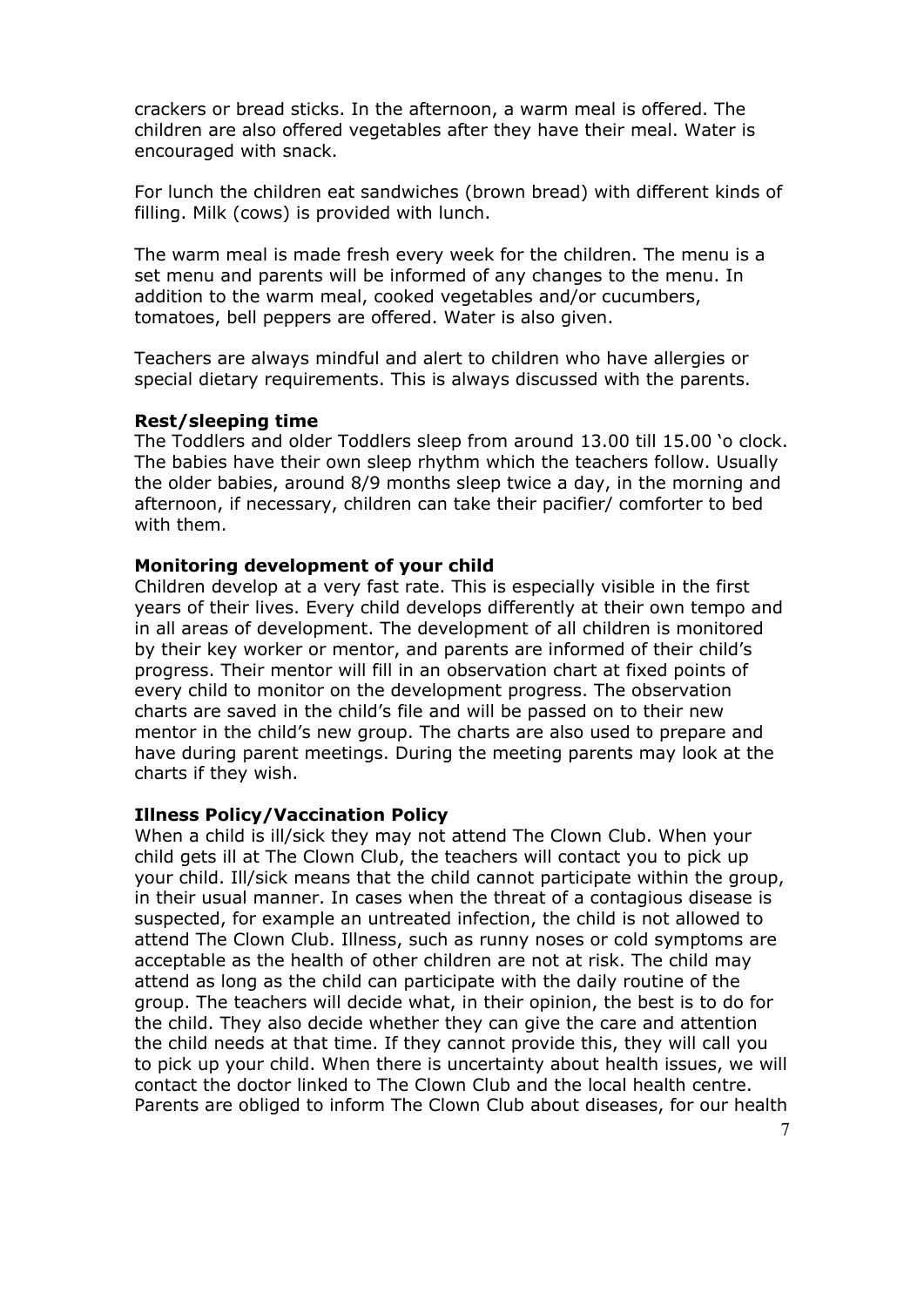record in addition to others who uses the services of The Clown Club (e.g. doctors). All Clown Club children are required to register with the well baby clinic (consultatiebureau) and to have 100% compliance with immunizations.

We follow the guidelines from the GGD in all cases of illness. We would also like to refer you to our Sick Children protocol, which can be found on our website.

## **Medication**

At The Clown Club medication will only be accepted and given under certain conditions. Parents will be requested to fill in a medication form. To avoid mistakes, medicine is always administered to the children together with a colleague.

We do **not** give the following medication to children:

- Aspirin/paracetamol (pain killers)
- Medication without an information leaflet.
- Medication which has expired.
- Medication with an information leaflet which states that overdoses could harm the child.
- If there is a doubt about whether the medicine has an extra risk with overdose, we ask the parents if we are allowed to contact the family doctor. If not, we can not give the medicine.

• Medication which demands special administration, e.g. giving an injection. Only medical staff is permitted to do this. The Clown Club staff is not qualified to administer these types of special medication.

If we are not sure, we contact the parents to ask if we are may contact the family doctor. Without permission of the family doctor and in situations where we are uncertain, we will not give the medicine.

Regarding the issue of giving medicine we follow the 'GGD-Wijzer 0-4 jaar' of the health department, and we refer to our own risk inventory for health and safety protocol.

# **Additional**

#### Baskets

Every child has a personal basket in the group itself or in the hallway. Please put a set of clothing in the basket for your child, preferably two full outfits. Make sure to add seasonally appropriate accessories, items like sun hats, swimsuits, slippers, rain gear are highly recommended. Your child's artwork notes from teachers and office may also be located in your child's basket. Please empty it regularly. We also request that you regularly check if the extra clothing in the basket is still of the correct size. Clothes that are dirty will be put in the basket to be washed at home.

#### Labeling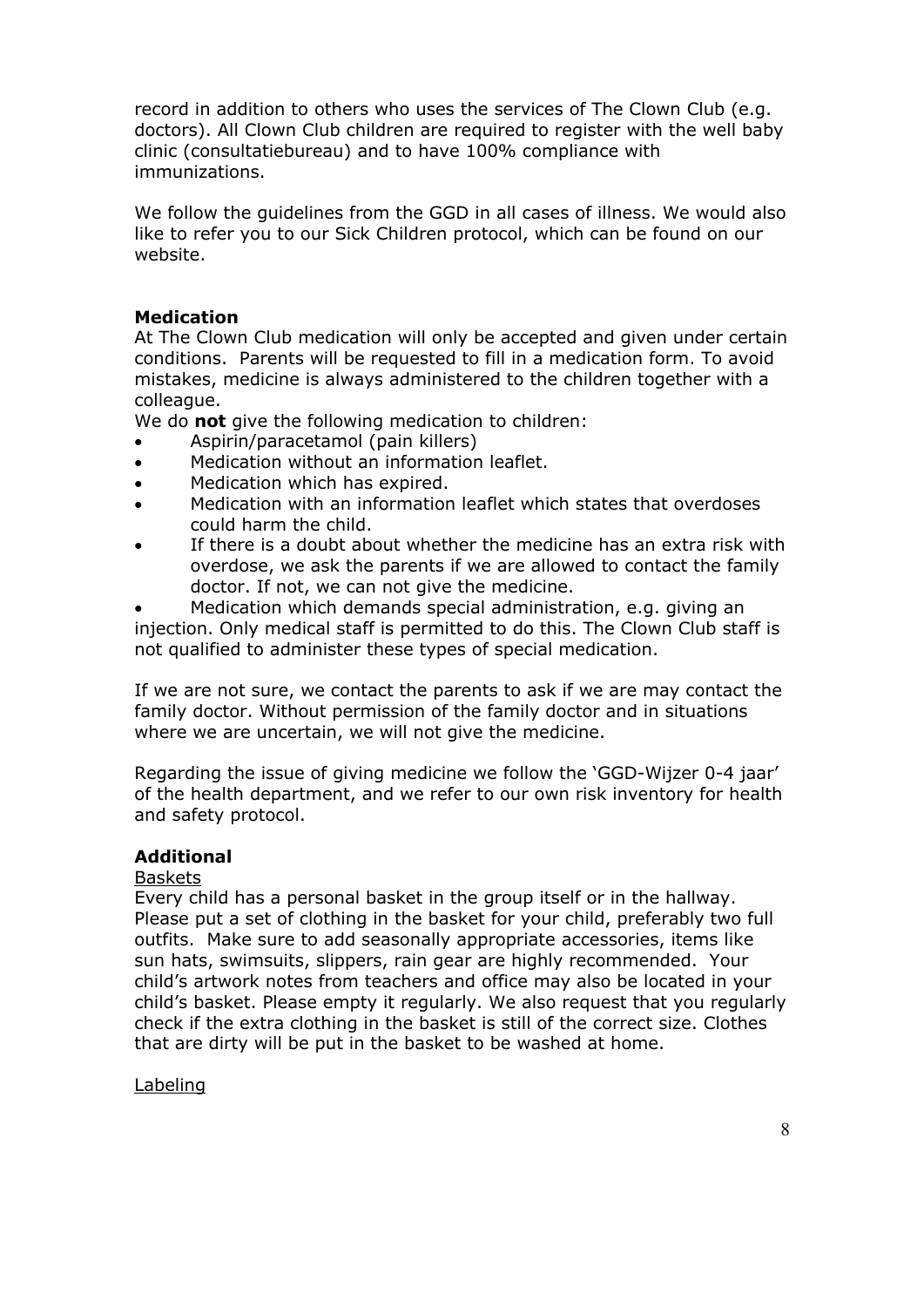It is necessary that you put your child's name on their clothing, backpacks, etc. This includes coats and other personal belongings as well. Labeling will help prevent the unnecessary searching, mix-ups and loss.

#### Treats

Treats from home are accepted for special occasions, e.g. child's birthday. We ask that you consider healthy and modest treats without too much sugar. You can find examples of healthy treats on the internet (i.e. www.superhealthykids.com or www.vanharte.nl ) Please inform the teachers in the group when your child will be bringing treats so they can plan accordingly.

#### Parking

The car park has a limited amount of space. When it's busy, we request that you park properly in the neighborhood around The Clown Club. If you do park on our premises, please do not block other cars, also please be patient and careful when entering and leaving the entrance. Be mindful that drivers on the Johan de Wittstraat may not be as careful as we are, so be cautious!

#### **Pay extra attention to children who may be dropped off or are being picked up and walking in the car park.**

#### Lost and Found

"Lost-and-Found" items are placed in a basket in the hallway and on the table in the entrance. Please check in these places if you are missing something. A few times per year items not claimed will be donated to charity.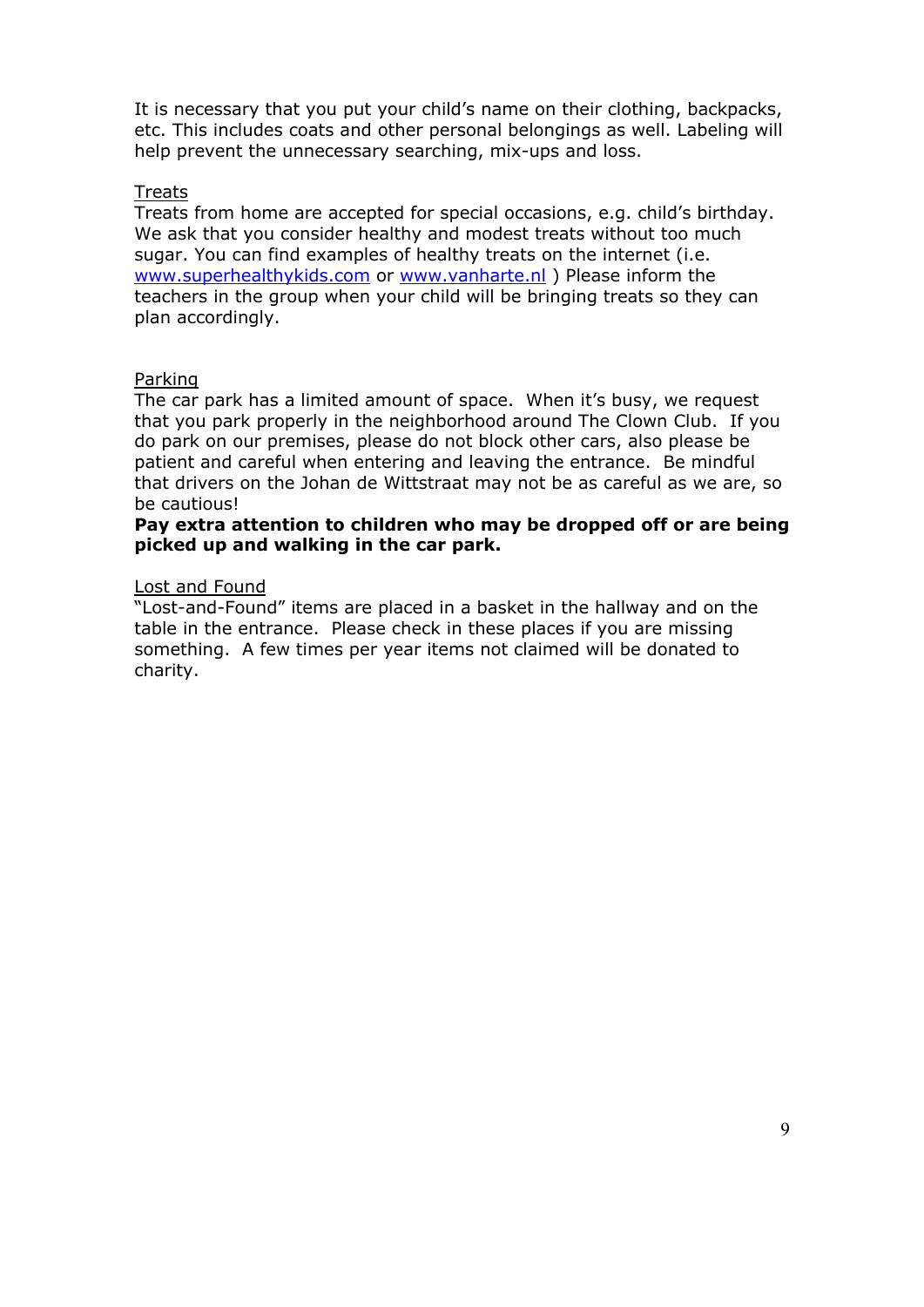# **3. Contact with parents**

Every group has a teaching team. At your first meeting, all of these teachers might not be present. Outside of every room there is a photo and name of all the teachers in that group. We also work with substitute teachers and on occasions a teacher from another group works in a different group. In all situations, we strive for stability and to have the same teachers known to the children and parents.

## **Contact moments**

Teachers share information with parents during drop-off and pick-up time. This contact has the formal purpose of exchanging information about the children and also an important informal purpose of encouraging a friendly yet professional relationship among teachers and parents. Pick up and drop off times are usually busy periods. It is possible to set up a formal meeting regarding your child with the teacher of their group or with management if necessary. You can arrange a time and date with the teacher/ management. Additionally, if the child brings a notebook, the teachers will make sure to write about their day in it.

The Clown Club also arranges parent – teacher meetings. During this meeting, the mentors of the children will hold individual meetings to talk with the parents. The mentors will use the completed observations charts during these meetings. Parents may sign up for the meeting on forms located outside their child's group, once the dates are near.

Another opportunity to meet other parents and teachers is during the Play Dates and International Day in October. Play Dates are an informal gathering on a few Saturdays thought out the year from 10.00 till 12.00. The International Day is another informal gathering where parents can showcase something from their own country/ culture, for example traditional clothes, food or other information. On this day, we put extra emphasis on what makes us unique. Parents may then also meet other parents and share experiences with the teachers of The Clown Club. The children also display their beautiful artwork on the theme.

#### **Parent Committee**

The Clown Club has a parent committee. For more information, you can contact the parent committee through pcclownclub@hotmail.com .

#### **How do we inform parents?**

In addition to contact with teachers and management during drop off and pick up times, we also have other forms of communicating with parents. Most correspondence is through e-mail. Often you will receive an e-mail with information about upcoming events, information about the groups, about diseases going around, about changes in our team, administrative issues and many other topics.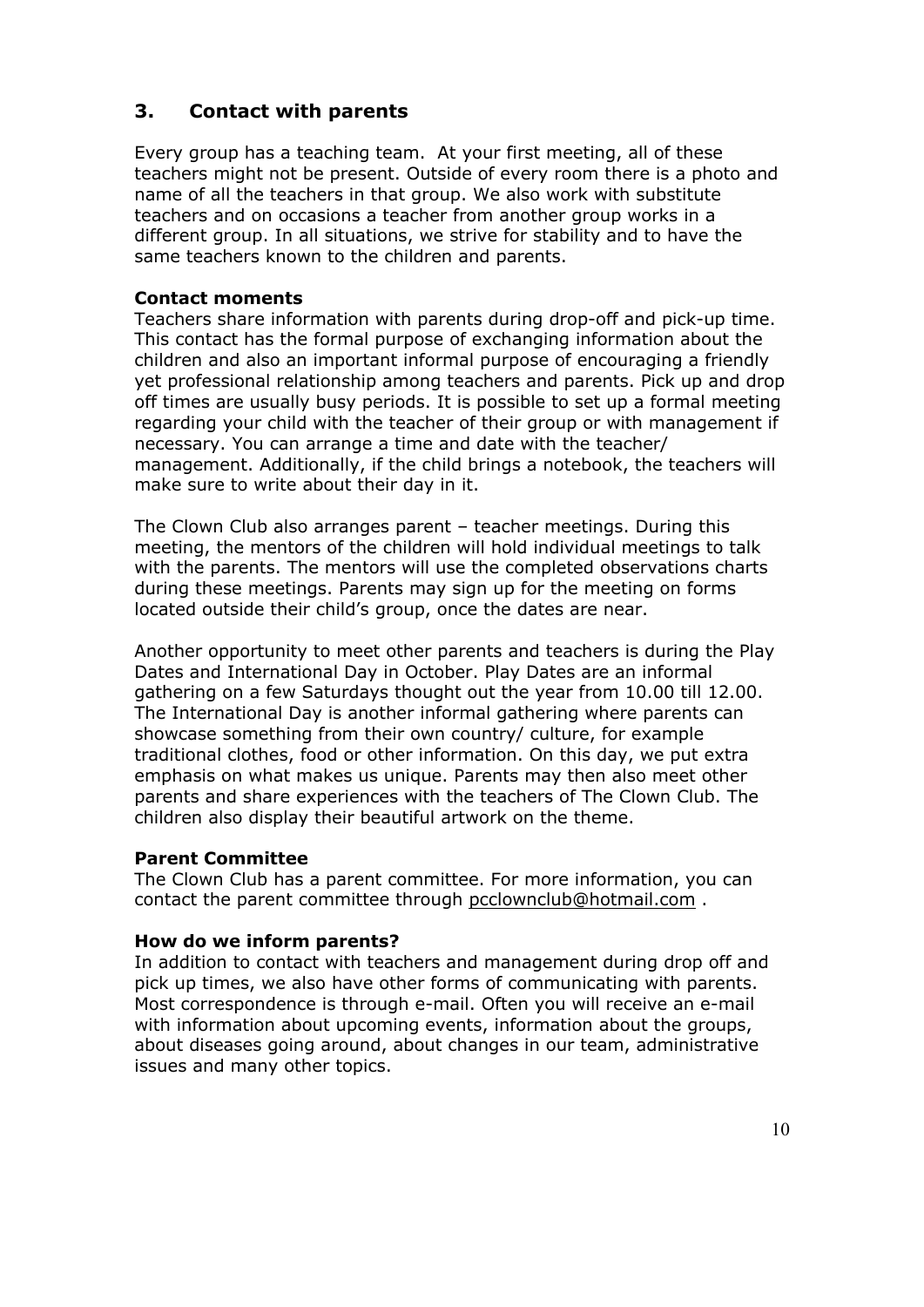We also hang up notes at the main entrance of The Clown Club and at the entrance of the groups. The teachers write month mails which detail what has been going on in their groups. These mails will contain specifics on how they plan on implementing the new themes, whose birthdays are coming up and general information on the group. Teachers will also be taking photographs of the different daily activities and will send these to parents of the children photographed using the Flexweb app. These photos are for personal use only and are not to be placed on social media when children other than your own are in them.

#### **Are there changes in the family situation?**

Are there changes in your family's situation which will have an affect your child(ren)? If so, please ask for a meeting with your child(ren)'s mentor(s) or with the office. Here at The Clown Club we hope to be able to help guide your child(ren) as much as possible through these changes.

Is situations of divorce, we cannot refuse access to The Clown Club to either parent. Both parents are allowed to pick up the child(ren). If a judge has ruled otherwise, we must receive written documentation of this decision and we will comply and act accordingly.

All information and invitations, i.e. for parent evenings, play dates etc., are sent to both parents. Invoices are only sent to the parent listed in our system as the main parent.

#### **Suggestions/Complaints**

If you have any problems, please address them to us since we can only learn from your suggestions/complaints when you are willing to share them. First, we ask that you try to resolve your issue with the person(s) concerned. If this fails or if you feel management should be informed, you may also address your problem to the management. In the hallway, there is also a suggestion box, supplied by the parent committee.

You may also register your complaint in accordance with the Complaints Commission for the Childcare sector, or the 'klachtenloket kinderopvang en peuterspeelzalen', available at telephone number: 0900-1877 or via the website www.klachtenloket-kinderopvang.nl. Anonymous complaints are not dealt with. The 'klachtenloket Kinderopvang' is an independent and expert committee, which exists to deal with unresolved issues from member childcare centers. You can request for the complete regulations at the office or the parent committee.

The Clown Club is also connected to the 'klachtenloket kinderopvang' for the treatment of complaints of the parent committee.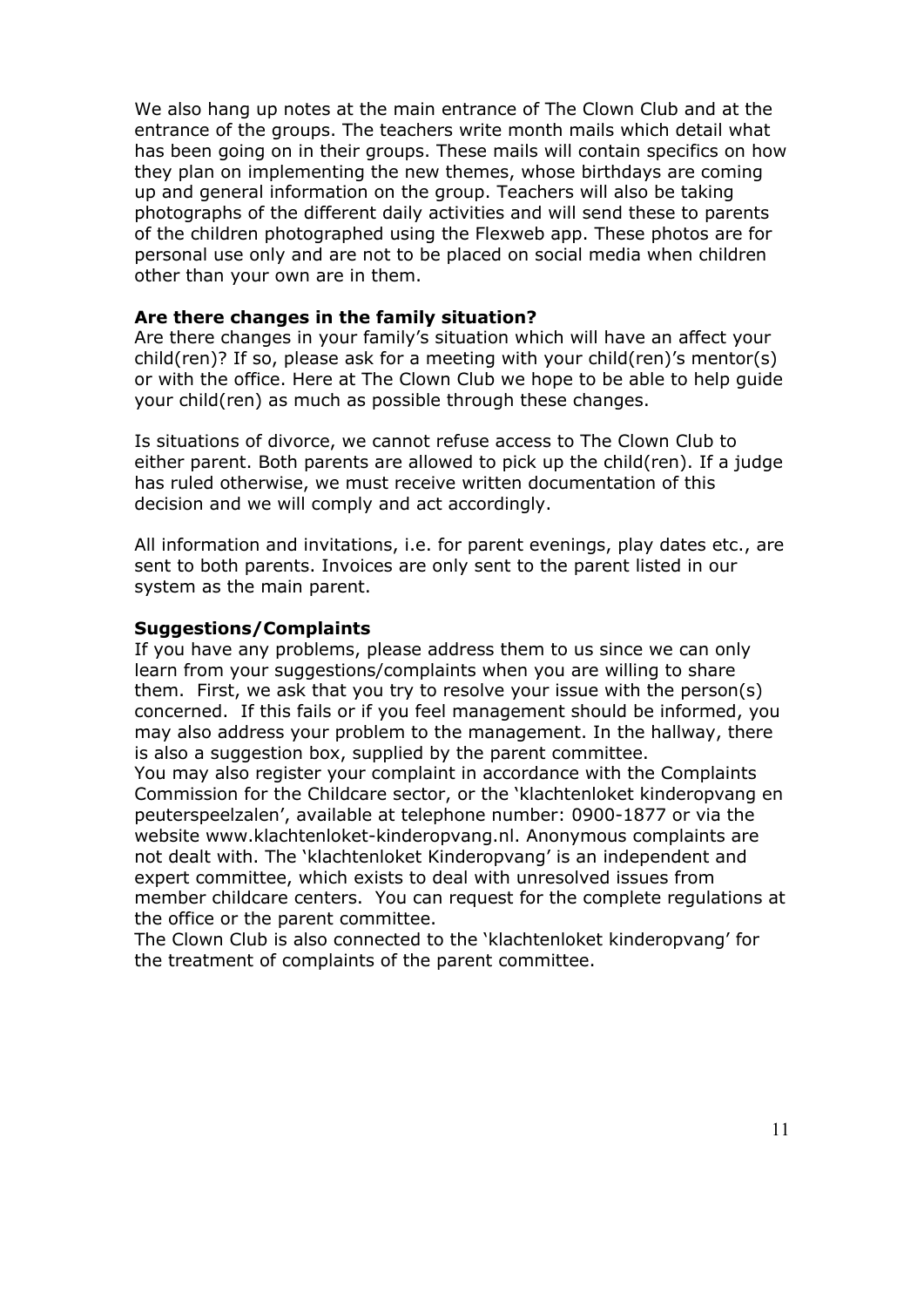# **4. Administration**

# **Additional extra day(s) and request for change in day(s)**

You may request an extra day of child care, please direct these requests to management. The extra day will be charged. You may also request a change of days or a swap. This swap must occur within the same work week, the work week before or the work week after of the day being swapped. If there is place available in the group, your request will be approved.

## **Payment**

The fees for day care are mentioned on the contract and on our price list of the current year. Payment is through direct debit on the first of the month. The Clown Club is closed on Dutch National holidays and the day after Ascension. You can not make up for these closed days; the closed days are already calculated in the prices. In January of every year you will receive our calendar of that year with important dates. The Clown Club does not refund costs when your child can not attend due to illness and holiday.

## **Cancellation of contract**

From the moment of signing the contract until the start date of the contract, parents have the opportunity to cancel the contract, but cancellation fees will apply. The amount of the cancellation fee is the cost of one month fees.

#### **Required notice period**

Both parties have the right to end or to adjust the length of the contract. Contracts for daycare must be cancelled either in writing or via e-mail, and must allow for the required one-month advance notice. The notice should be in before the  $1^{st}$  or  $15^{th}$  of the month. A contract ends on the  $15^{th}$  or the end of the month, and will end automatically on the 15<sup>th</sup> or the end of the month when your child has reached the age of 4 years, unless otherwise agreed on.

#### **Organize your own administration through Flexweb**

When both parties have signed the contract of placement, parents will receive log in details to organize some of their administration by themselves. This is via https://theclownclub.flexkids.nl/. Through this link parents can, for example, change their personal details, request additional days, request for a change in days, download invoices and add a new child.